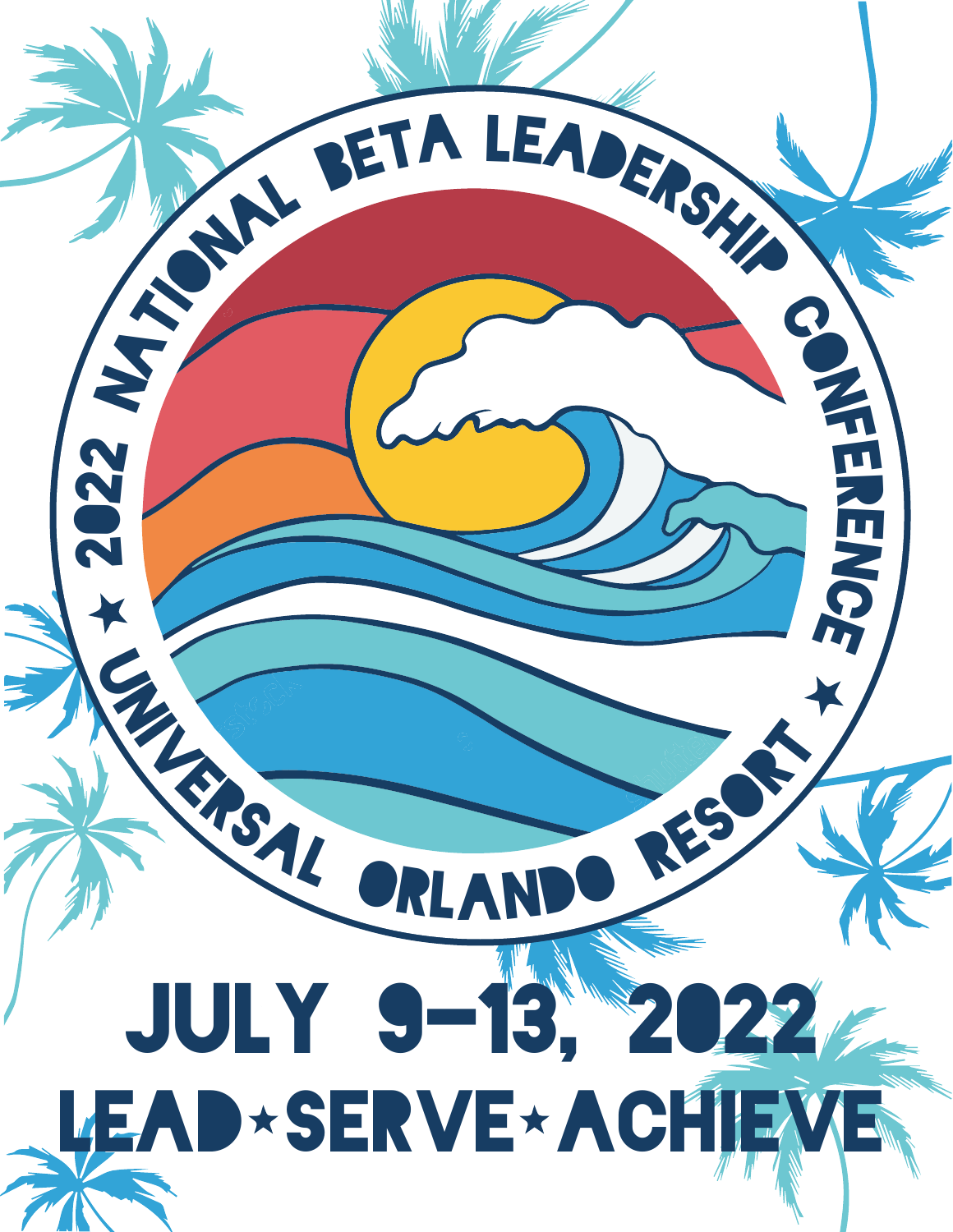

### Students will:

- Engage in interactive, team-building activities and leadership training sessions.
- Use creative problem solving techniques while collaborating with like-minded individuals.
- Identify personal strengths and weaknesses to better engage with fellow Betas.
- Attend career breakouts led by Universal Orlando Resort professionals.
- Go on a behind-the-scenes tour of Universal Orlando Resort.
- Receive multi-park and water park access.

"The senior leadership conference is nothing short of life changing. I always leave this leadership conference refreshed and reassured that these future leaders have the skills to make a positive impact on the world."

### BECKY DANIELS, MO SPONSOR

"I can genuinely say that the leadership [conference] is one of the best perks of being apart of the National Beta Club. It's an amazing experience, and you gain memories and friendships that last a lifetime!!"

#### Dari Johnson

Mississippi Vice President Green County High, MS

"Traveling with Beta was an amazing experience. I had such an amazing time learning how I can serve other. I made so many friends who are like minded like me and who lead in their school and their community. I would recommend anyone who can go, should have this amazing opportunity to experience this amazing trip with Beta."

Paul Nickles Leadership Representative Thomson High, GA